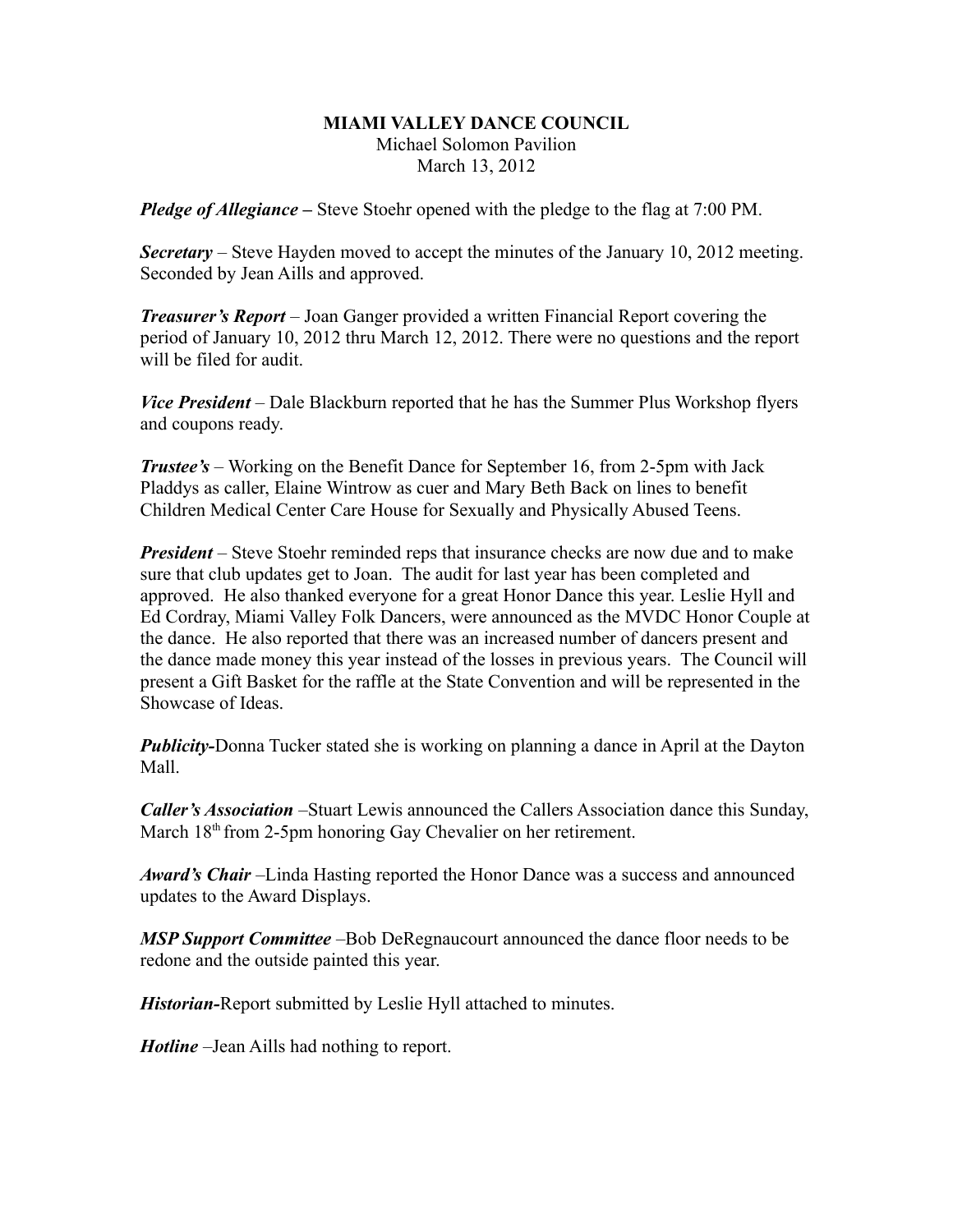*State Corps* – Steve Hayden reported as of February there were 263 dancers signed up for the State Convention and that there will be no contra dancing this year. There was a misunderstanding about parking at the State Convention. It will be free after 6pm Friday and all day Saturday and Sunday. Next year the Convention will be in Columbus near the Easton Mall and they have motels starting at \$69.

## *Unfinished Business* –None

*New Business* –Folk Dancers had questioned the need for a wall mounted hand sanitizer. Everyone felt it was not needed because each club provides a bottle by the kitchen during dances. Also March 24-25, 2012 the Folk Dancers will be celebrating their  $60<sup>th</sup>$ Anniversary.

*Club News –* Announcements were made regarding upcoming dances given by Yellow Rockers, Clinton County, Tuesday Afternoon Plus and Curli-Q's.

*Attendance* –Hoosier Corners and Wheeler Dealers were not signed in.

*Adjournment* – Motion moved by Steve Hayden and seconded by Jean Aills. Motion carried and meeting was adjourned at 7:40 P.M.

Next Miami Valley Dance Council meeting will be at MSP on Tuesday, May 8, at 7:00 P.M.

Respectfully submitted, Kyle Rieker, Secretary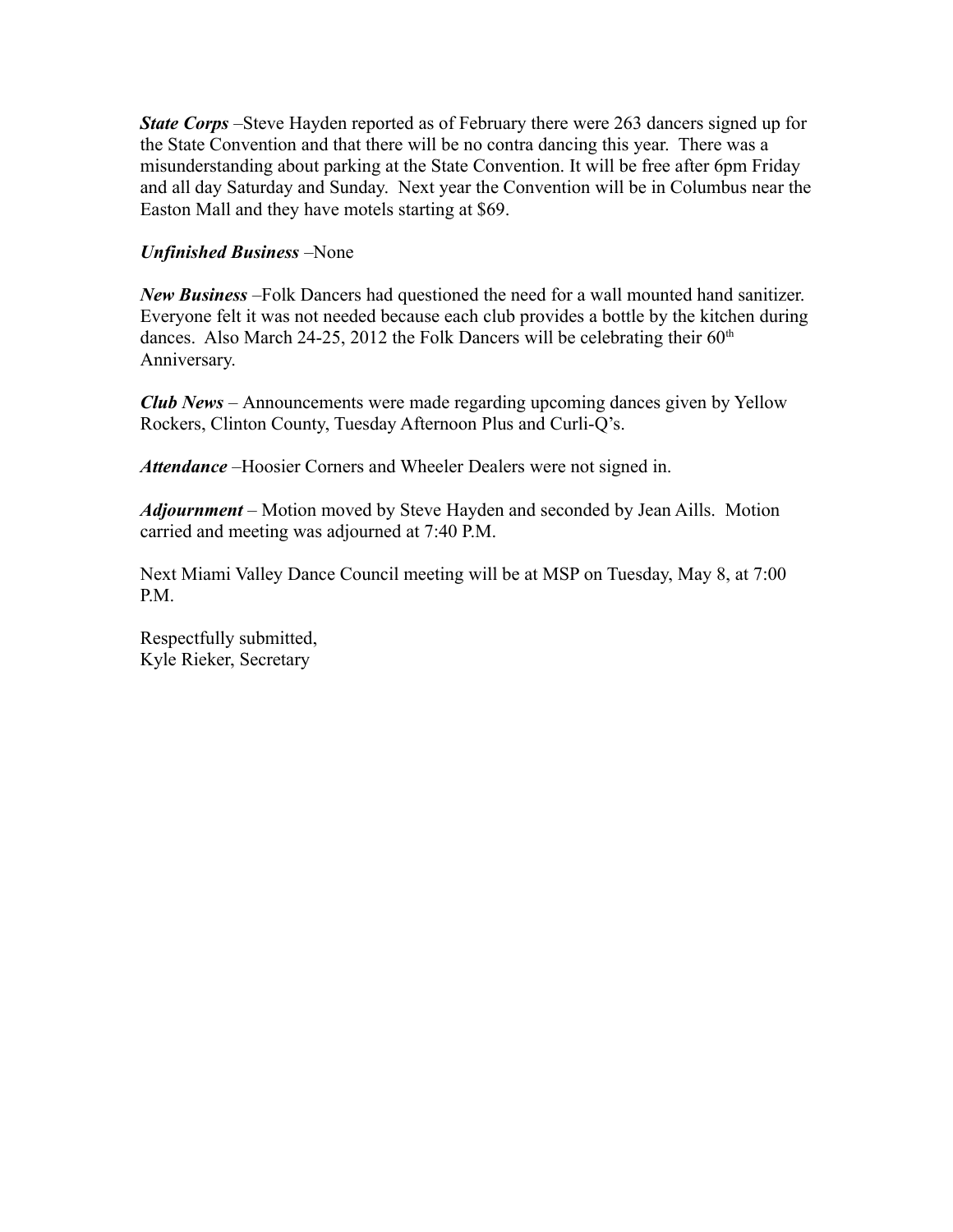Hi Steve, As I mentioned, I will be out of town next week and will miss the Council meeting. Here is my Historian report. ------- MVDC Historian Report for 3/13/2012 I continue to scan in historical artifacts and add them to the digital archive. Should anyone or any club have any Council or Club historical or current artifacts they'd like to have included in the digital archive, please send them to me. Please do not despair if your artifacts do not immediately show up in the digital archive. There are many, many stacks of paper yet to be scanned and processed. If you'd like to help with the scanning process, please let me know. I'd especially like to acquire back copies of the Miami Valley Dance News. 1992 Honor Roll Dancer Ann Ballinger passed away in Jan, 2012. She was 90. Changes to the Digital Archive since 12/6/2011: - Added Council membership information on many clubs from 1969-1988 - includes type of club, when they joined the council, when disbanded, etc. Club information was added or updated for 35 clubs. - Added directories for 10 clubs - 65 clubs now have a directory in the digital archive. I only create a club directory when I acquire an artifact that is specific to the club. - Added some additional historical Honor Roll Dancers nominations and updated the Honor Roll Dancer webpage accordingly. If any club has past nominations in their records, if they would send them to me, I'll add them to the archive. - Added Council artifacts from 1995, 1996, 1997 - agendas, minutes, letters, general business artifacts. - Added Council artifacts from Constitution and Bylaw reviews and updates in 1999, 2001, 2002 - Included Council Minutes and Newsletter artifacts up to To: steve@quartercenturydesign.com **Subject:** Historian Report for MVDC Meeting **CC:** krieker@woh.rr.com **Date:** Wed, 07 Mar 2012 18:38:19 -0500 **Status:** normal From: "lesliehyll" <lesliehyll@siscom.net> **Reply-to:** lesliehyll@siscom.net